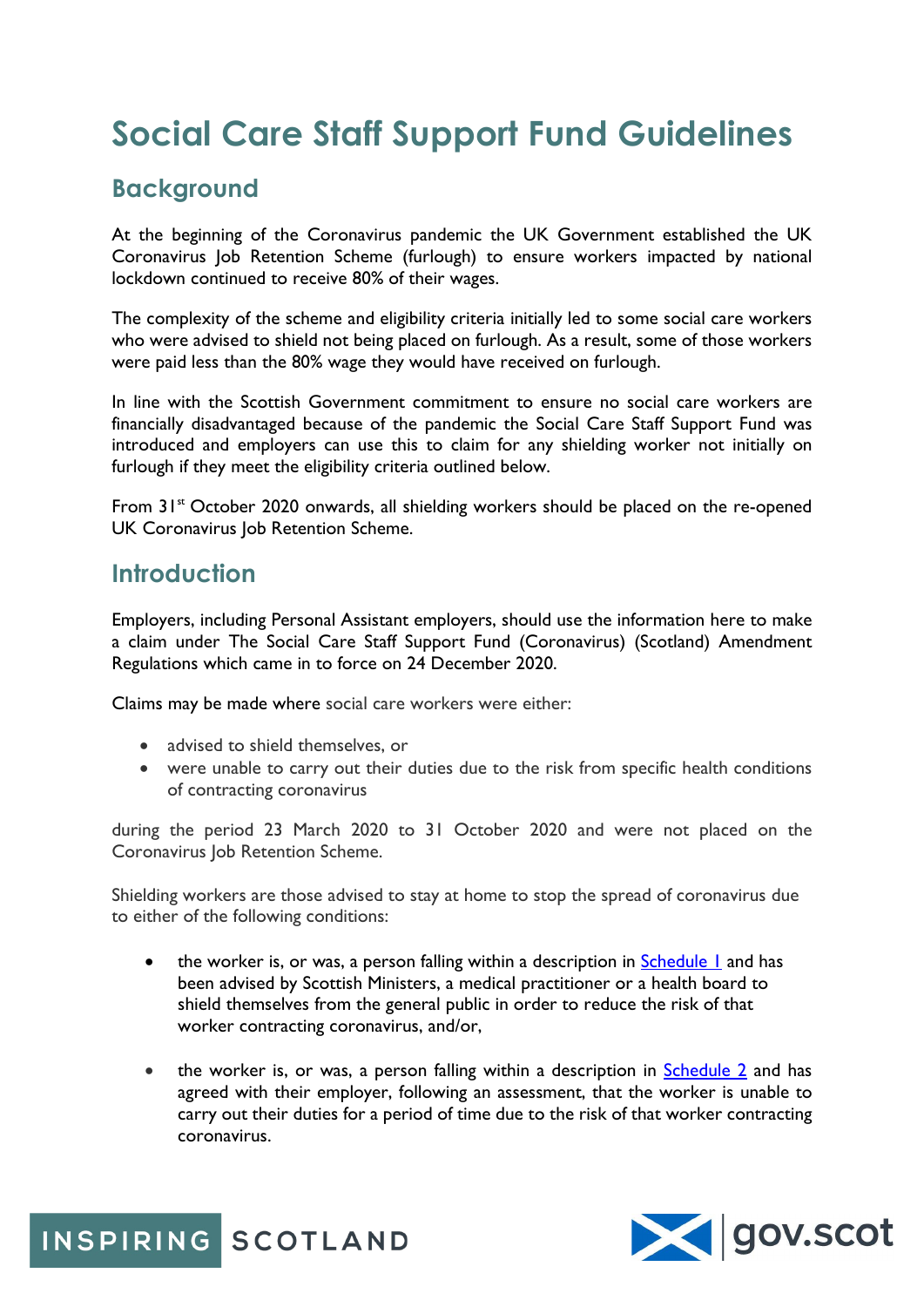In order to make a claim, certain criteria need to be met by the employee. A list of the [criteria](https://www.inspiringscotland.org.uk/wp-content/uploads/2021/01/Fund-Criteria.pdf) can be found.

The maximum amount to be paid from the Fund to each eligible social care worker in respect of each period that the worker meets all eligibility criteria is the difference between:

(i) 80% of that worker's expected income from health and care work in respect of that period, and

(ii) their actual income from health and care work (including any sick pay) in respect of that period.

Employers making a claim under this Fund must complete an [application](https://survey.alchemer.com/s3/6105712/Social-Care-Staff-Support-Fund) form here which includes a certification that the following conditions have been met, and provide if requested, supporting written evidence satisfactory to the Scottish Government that:

- 1. The employee has met all conditions set out in the Fund legislation;
- 2. The employee was entitled to the full amount claimed;
- 3. The employee has been informed that a claim is being made on their behalf and that all funds claimed will be paid to the employee prior to 5 April 2021;
- 4. The employee has been provided with the **[benefit advice](https://www.inspiringscotland.org.uk/wp-content/uploads/2021/01/Benefits-Guidance.pdf)** regarding potential implications to the employee on any benefits they are currently receiving should they receive additional wages from this fund; and
- 5. The employer is not claiming any amounts that have been received from any public body or other person in reimbursement of such claim.

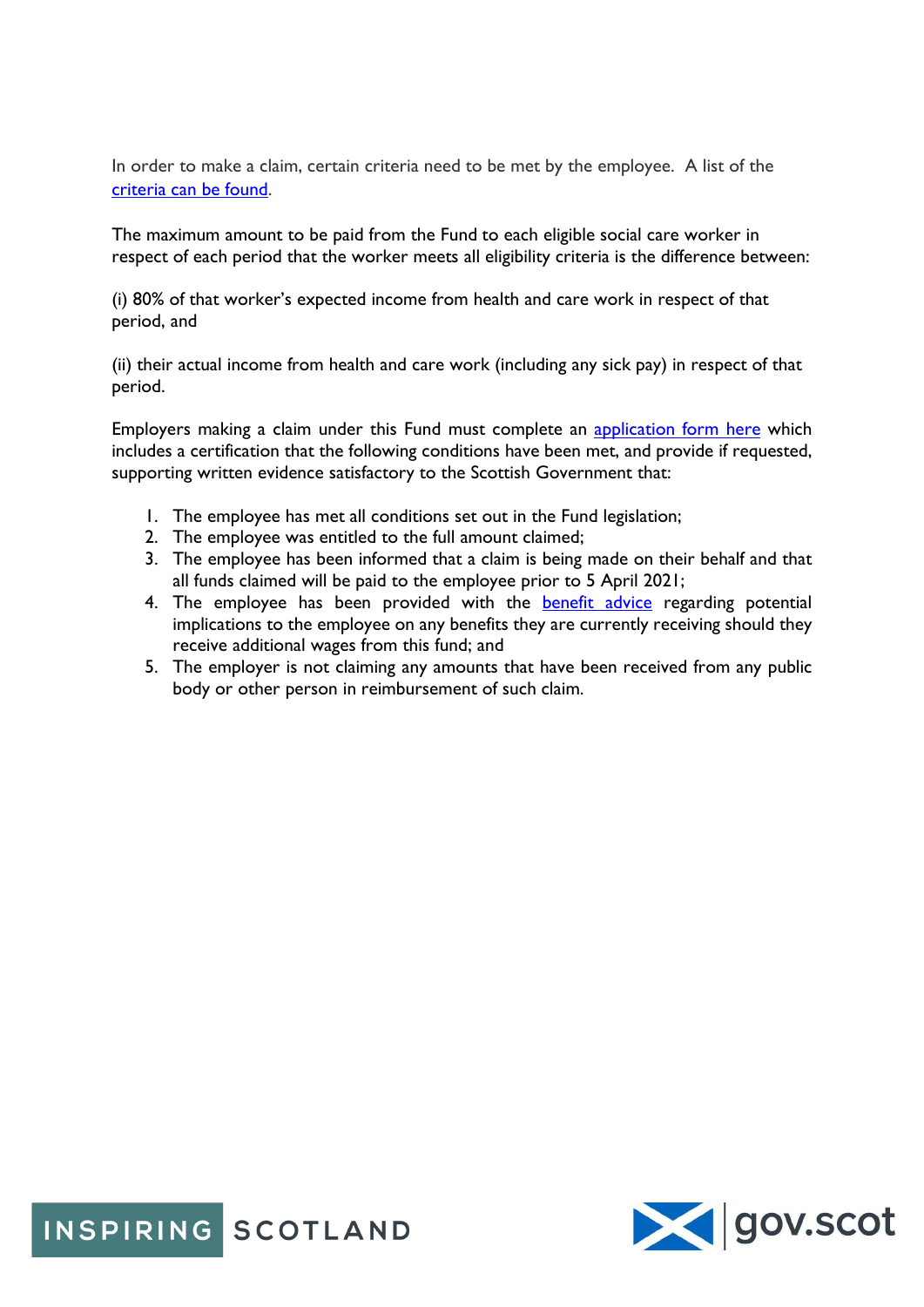### **Who Can Claim**

The Fund has been established for a group of workers who, due to the nature of their work or work environment, have been advised to shield themselves or are unable to carry out their duties due to the risk from specific health conditions of contracting coronavirus. Its purpose is to ensure that social care workers do not experience financial hardship.

The Fund is not available when the reason for absence is not as a result of coronavirus, for example this may be where someone is isolating before or after elective (planned) surgery or travel that requires quarantine.

Any entity with a UK payroll can apply, including businesses and charities. Self-employed workers are not eligible.

To make a claim, the employer must have:

- employed an eligible employee between 23 March 2020 and 31 October 2020;
- created and started a PAYE payroll scheme on or before 31 October 2020;
- enrolled for PAYF online:
- a UK, Isle of Man or Channel Island bank account;
- a current social care contract with a Scottish Local Authority/HSCP or receive a Direct Payment from a Scottish Local Authority.



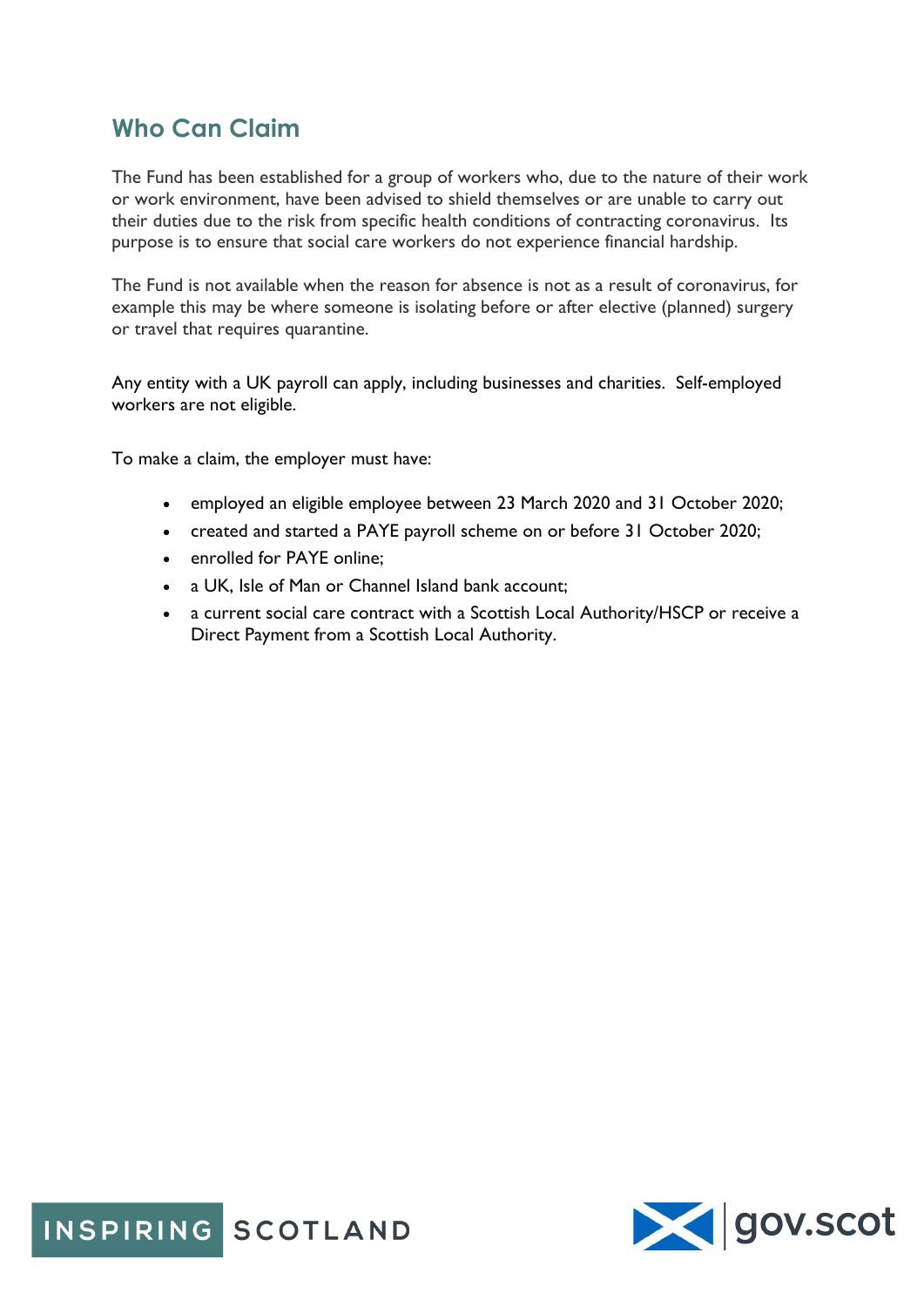## **Eligible Employees**

Claims may be made for social care workers contracted to deliver care and support in the social care sector as defined by [section 47 of the Public Services Reform \(Scotland\) Act](https://www.legislation.gov.uk/asp/2010/8/section/47)  [2010.](https://www.legislation.gov.uk/asp/2010/8/section/47) Here is the list of eligible [workers](https://www.inspiringscotland.org.uk/wp-content/uploads/2021/01/Eligible-Employees.pdf) who can be claimed for under the Fund.

Workers in the following categories are eligible:

- support service
- care home service
- offender accommodation service
- housing support service

All of the above categories exclude social care agency workers or self-employed.

Independent Living Fund (ILF) recipients who are using their ILF award to employ Personal Assistants or social care workers should continue to apply to ILF for relevant additional costs rather than through this fund.

An employer can only claim for eligible employees that were employed and on payroll at any time between 23 March and 31 October 2020. This means an employer must have made a PAYE RTI submission to HMRC between 23 March 2020 and 31 October 2020, notifying a payment of earnings for that employee.